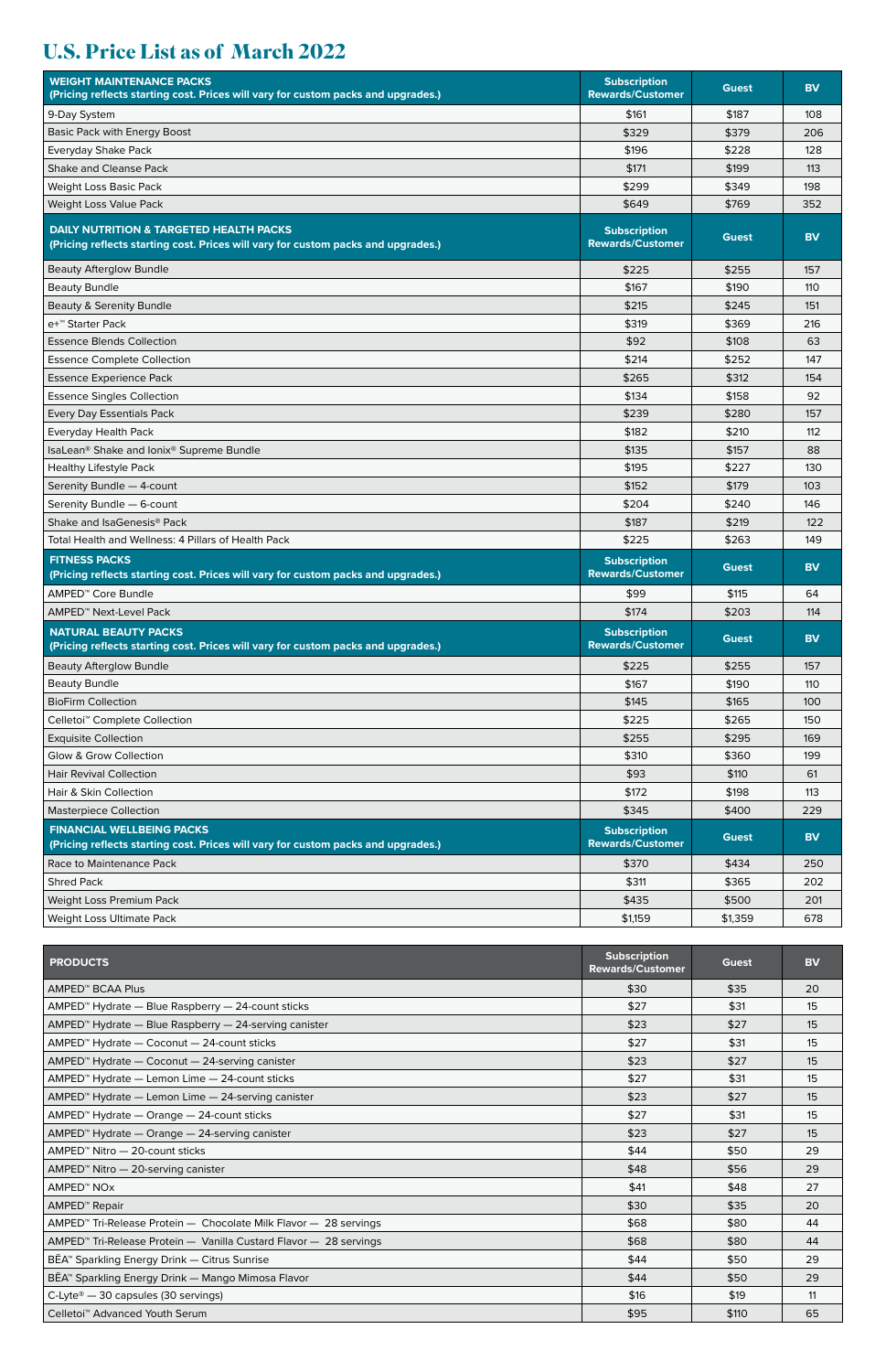| <b>PRODUCTS</b>                                                                                                        | <b>Subscription</b><br><b>Rewards/Customer</b> | Guest        | <b>BV</b>     |
|------------------------------------------------------------------------------------------------------------------------|------------------------------------------------|--------------|---------------|
| Celletoi <sup>™</sup> Firming Cashmere Cream                                                                           | \$65                                           | \$75         | 42            |
| Celletoi <sup>™</sup> Moisture Balancing Cleanser                                                                      | \$35                                           | \$40         | 24            |
| Celletoi <sup>™</sup> Restorative Eye Treatment                                                                        | \$55                                           | \$65         | 36            |
| Celletoi <sup>™</sup> Travel Bag                                                                                       | \$20                                           | \$20         | $\mathsf{O}$  |
| Cleanse for Life <sup>®</sup> — Natural Rich Berry liquid — 2-ounce bottle, 16 count                                   | \$44                                           | \$47         | 24            |
| Cleanse for Life <sup>®</sup> $-$ Natural Rich Berry liquid $-$ 32-ounce bottle                                        | \$37                                           | \$43         | 24            |
| Cleanse for Life <sup>®</sup> — Natural Rich Berry powder — 96-gram (3.4-ounce) canister                               | \$37                                           | \$43         | 24            |
| Cleanse for Life® — Peach Mango powder — 96-gram (3.4-ounce) canister                                                  | \$37                                           | \$43         | 24            |
| Collagen Bone Broth - Roasted Chicken + Herb Flavor                                                                    | \$39                                           | \$46         | 25            |
| Collagen Bone Broth - Vegetable Flavor                                                                                 | \$39                                           | \$46         | 25            |
| Complete Essentials™ Daily Pack for Men — 60 packets (30 A.M. and 30 P.M.)                                             | \$80                                           | \$95         | 52            |
| Complete Essentials™ Daily Pack for Women — 60 packets (30 A.M. and 30 P.M.)                                           | \$80                                           | \$95         | 52            |
| Complete Essentials™ with IsaGenesis® for Men - 60 packets (30 A.M. and 30 P.M.)                                       | \$164                                          | \$193        | 106           |
| Complete Essentials™ with IsaGenesis® for Women — 60 packets (30 A.M. and 30 P.M.)                                     | \$164                                          | \$193        | 106           |
| CytoActives <sup>™</sup> — 60 softgels (30 servings)                                                                   | \$43                                           | \$51         | 28            |
| e+ <sup>™</sup> — Apple Pomegranate Flavor — 2-ounce bottle, 6 count                                                   | \$23                                           | \$27         | 15            |
| e+ <sup>™</sup> — Apple Pomegranate Flavor — 2-ounce bottle, 12 count                                                  | \$43                                           | \$50         | 27            |
| e+ <sup>™</sup> — Lemon Lime Flavor — 2-ounce bottle, 6 count                                                          | \$23                                           | \$27         | 15            |
| e <sup>+™</sup> – Lemon Lime Flavor – 2-ounce bottle, 12 count                                                         | \$43                                           | \$50         | 27            |
| e+ <sup>™</sup> — Raspberry Flavor — 2-ounce bottle, 6 count                                                           | \$23                                           | \$27         | 15            |
| e <sup>+™</sup> — Raspberry Flavor — 2-ounce bottle, 12 count                                                          | \$43                                           | \$50         | 27            |
| Essence by Isagenix — Airway™ Essential Oil Blend                                                                      | \$18                                           | \$21         | 12            |
| Essence by Isagenix - Coconut Application Oil                                                                          | \$12<br>\$22                                   | \$14         | 8<br>15       |
| Essence by Isagenix - Content <sup>*</sup> Essential Oil Blend                                                         | \$45                                           | \$26<br>\$53 | 0             |
| Essence by Isagenix - Cool Mist Diffuser<br>Essence by Isagenix — DefenseShield™ Essential Oil Blend                   | \$29                                           | \$34         | 20            |
| Essence by Isagenix - Eucalyptus Essential Oil                                                                         | \$13                                           | \$15         | 9             |
| Essence by Isagenix - Frankincense Essential Oil                                                                       | \$63                                           | \$74         | 43            |
| Essence by Isagenix - Lavender Essential Oil                                                                           | \$20                                           | \$24         | 14            |
| Essence by Isagenix - Lemon Essential Oil                                                                              | \$10                                           | \$12         | 7             |
| Essence by Isagenix - Peppermint Essential Oil                                                                         | \$18                                           | \$21         | 12            |
| Essence by Isagenix - Tea Tree Essential Oil                                                                           | \$17                                           | \$20         | 12            |
| Essence by Isagenix — TumBliss™ Essential Oil Blend                                                                    | \$28                                           | \$33         | 19            |
| Essentials for Men <sup>™</sup> — 120 tablets (60 servings)                                                            | \$30                                           | \$35         | 20            |
| Essentials for Women <sup>™</sup> - 120 tablets (60 servings)                                                          | \$30                                           | \$35         | 20            |
| Fiber Snacks™ — Honey Almond Crisp — 12 bars                                                                           | \$26                                           | \$31         | 17            |
| Fiber Snacks <sup>™</sup> — Peanut Chocolate Chew — 12 bars                                                            | \$26                                           | \$31         | 17            |
| FiberPro <sup><math>M</math></sup> - 30-serving canister                                                               | \$20                                           | \$24         | 13            |
| Fruits - 30-serving canister                                                                                           | \$39                                           | \$45         | 25            |
| Fruits sticks - 30 count                                                                                               | \$44                                           | \$52         | 25            |
| Greens - 30-serving canister                                                                                           | \$43                                           | \$50         | 28            |
| Harvest Thins <sup>™</sup> — Thai Sweet Chili — 10 count                                                               | \$27                                           | \$32         | 18            |
| Harvest Thins <sup>™</sup> — Garlic & Herb — 10 count                                                                  | \$27                                           | \$32         | 18            |
| Hair Revival                                                                                                           | \$49                                           | \$58         | 32            |
| Ionix <sup>®</sup> Supreme — Natural Fruit Flavor liquid — 32-ounce bottle                                             | \$37                                           | \$43         | 24            |
| Ionix <sup>®</sup> Supreme — Natural Fruit Flavor powder — 32-serving canister                                         | \$37                                           | \$43         | 24            |
| Ionix <sup>®</sup> Supreme packets — Natural Fruit Flavor powder — 30 count<br>IsaBiome™ Daily Digestive Health System | \$41<br>\$72                                   | \$48<br>\$85 | 24<br>47      |
| IsaBiome™ Digestive Enzymes                                                                                            | \$33                                           | \$39         | 22            |
| IsaBiome <sup>™</sup> Probiotics                                                                                       | \$47                                           | \$55         | 31            |
| IsaDelight <sup>®</sup> Super-Chocolate (Dark Chocolate) — 30 count                                                    | \$47                                           | \$55         | 31            |
| $Isa$ Delight <sup>®</sup> Super-Chocolate (Dark Chocolate with Mint Flavor) — 30 count                                | \$47                                           | \$55         | 31            |
| IsaDelight <sup>®</sup> Super-Chocolate (Milk Chocolate) — 30 count                                                    | \$47                                           | \$55         | 31            |
| IsaDelight <sup>®</sup> Super-Chocolate (Milk Chocolate with Peanut Butter Cup Flavor) — 30 count                      | \$47                                           | \$55         | 31            |
| IsaDelight <sup>®</sup> Super-Chocolate (Milk Chocolate with Sea Salt & Caramel Flavor) — 30 count                     | \$47                                           | \$55         | 31            |
| IsaFlush <sup>®</sup> — 60 capsules (60 servings)                                                                      | \$19                                           | \$22         | 13            |
| IsaGenesis® - 120 softgels (60 servings) - 1 count                                                                     | \$89                                           | \$105        | 58            |
| IsaGenesis® - 120 softgels (60 servings) - 2 count                                                                     | \$170                                          | \$199        | 110           |
| Isagenix Adaptogen Elixir - 10-count                                                                                   | \$40                                           | \$47         | 27            |
| Isagenix Adaptogen Elixir - 30-count                                                                                   | \$120                                          | \$141        | 81            |
| Isagenix CBD Peppermint Oil Blend                                                                                      | \$78                                           | \$92         | 51            |
| Isagenix Coffee (Organic) - 12-ounce bag                                                                               | \$17                                           | \$20         | 11            |
| Isagenix Coffee (Premium) - 12-ounce bag                                                                               |                                                |              |               |
|                                                                                                                        | \$17                                           | \$20         | 11            |
| Isagenix Collagen Elixir <sup>™</sup> - 10 count                                                                       | \$44                                           | \$50         | 29            |
| Isagenix Collagen Elixir <sup>™</sup> — 30 count                                                                       | \$132                                          | \$150        | 87            |
| Isagenix Joint Support <sup>™</sup> - 90 tablets (30 servings)                                                         | \$31                                           | \$36         | 20            |
| Isagenix Pain Relief™ Cream — 2-ounce tube<br>Isagenix PROMiXX <sup>™</sup> Blender                                    | \$17<br>\$50                                   | \$20<br>\$50 | 11<br>$\circ$ |